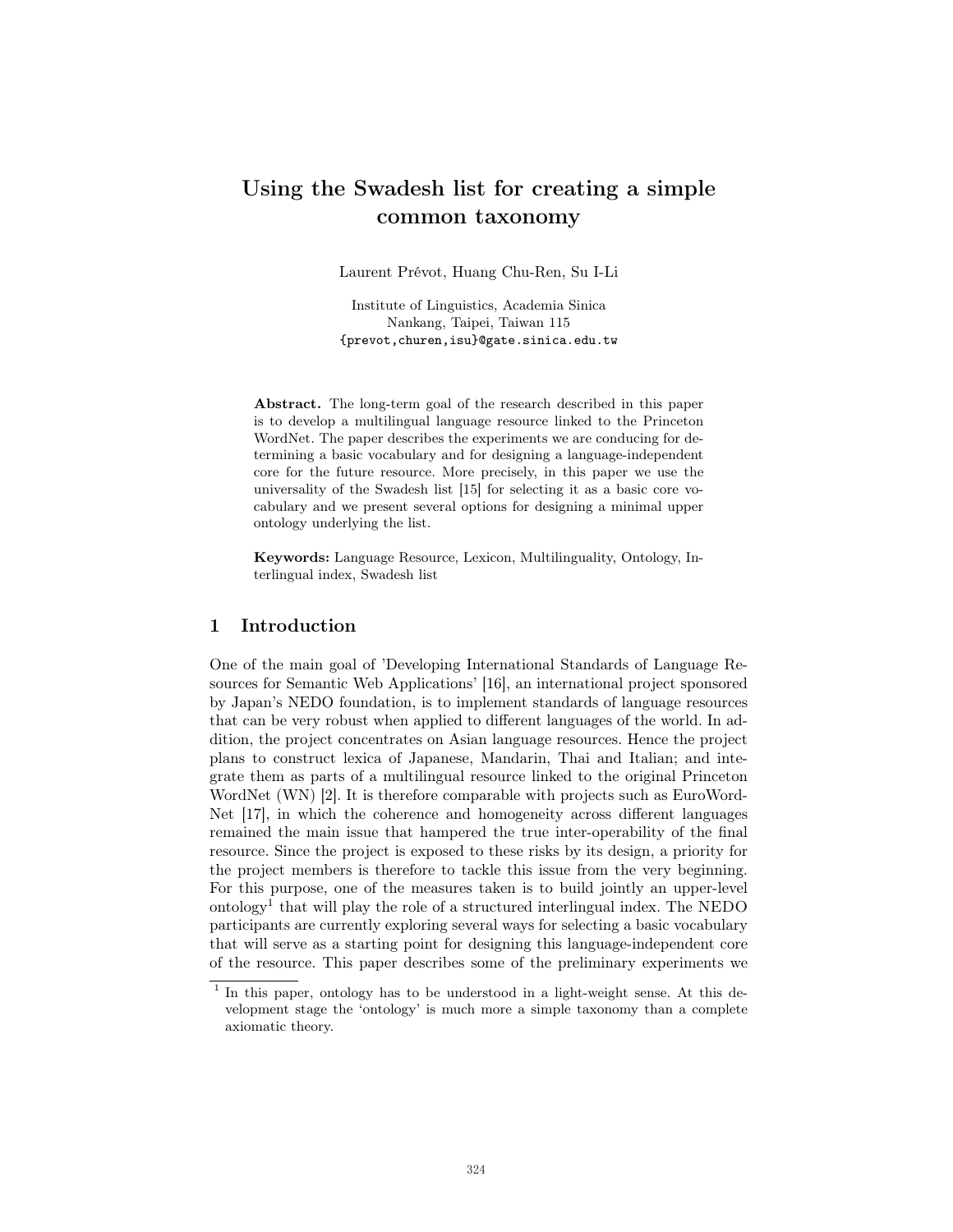are currently conducing. More precisely we are (i) using the Swadesh list [15] as a basic core vocabulary and (ii) exploring the possibilities offered by this list for creating a simple common ontology. These practical objectives confront us however with a complex discussion of contemporary linguistics, namely the relativist/universalist debate [4], and more precisely its consequences for the lexical organization. In the context of this project the existence and the nature of a common "universal" structure is a background question that we would like to contribute to answer.

# 2 Approaches for designing a core lexicon

Traditional approaches considered for establishing a compact list of basic terms (or core lexicon) can be divided into two categories according to their criteria for selecting the terms: semantic primacy and frequency.

## 2.1 Semantic primacy criterion

This approach proposes to constitute a list of term that are semantic primitives (or atoms) and cannot therefore be easily defined by using other terms. Under this approach, the terms appearing frequently in definitions gloss are good candidate for being integrated in the core lexicon. The main problem of this approach is that the upper level of existing ontologies are generally fairly abstract concepts that are rarely lexicalized 1STCLASSENTITY in EuroWordNet or SELFCONNECTEDOBJECT in SUMO[10], and that are intuitively far from being member of a core lexicon.

## 2.2 Frequency criterion

The second approach uses more statistical data such as word frequency. However, simple word frequency is not good criterion for selecting the basic terms. A recent elaboration [18] proposed to use the notion of distributional consistency. This measure provides better result than other statistically based approaches but it requires balanced corpus of significant size. Such corpora are only available for few languages and we would like to have a method that could be used with languages deprived from extensive resources.

## 2.3 Swadesh list or the universality criterion

The lack of resources for most of languages led us to consider the Swadesh list [15] (reproduced as an appendix) as a potential core lexicon. The Swadesh list has been developed by Moriss Swadesh in the fifties for improving the results of quantitative historical linguistics. His attempt has not been very conclusive but the list remains as a widely used vocabulary of basic terms. The items of the list are supposed to be as universal as possible but are not necessarily the most frequent. The list can be seen as a least common denominator of the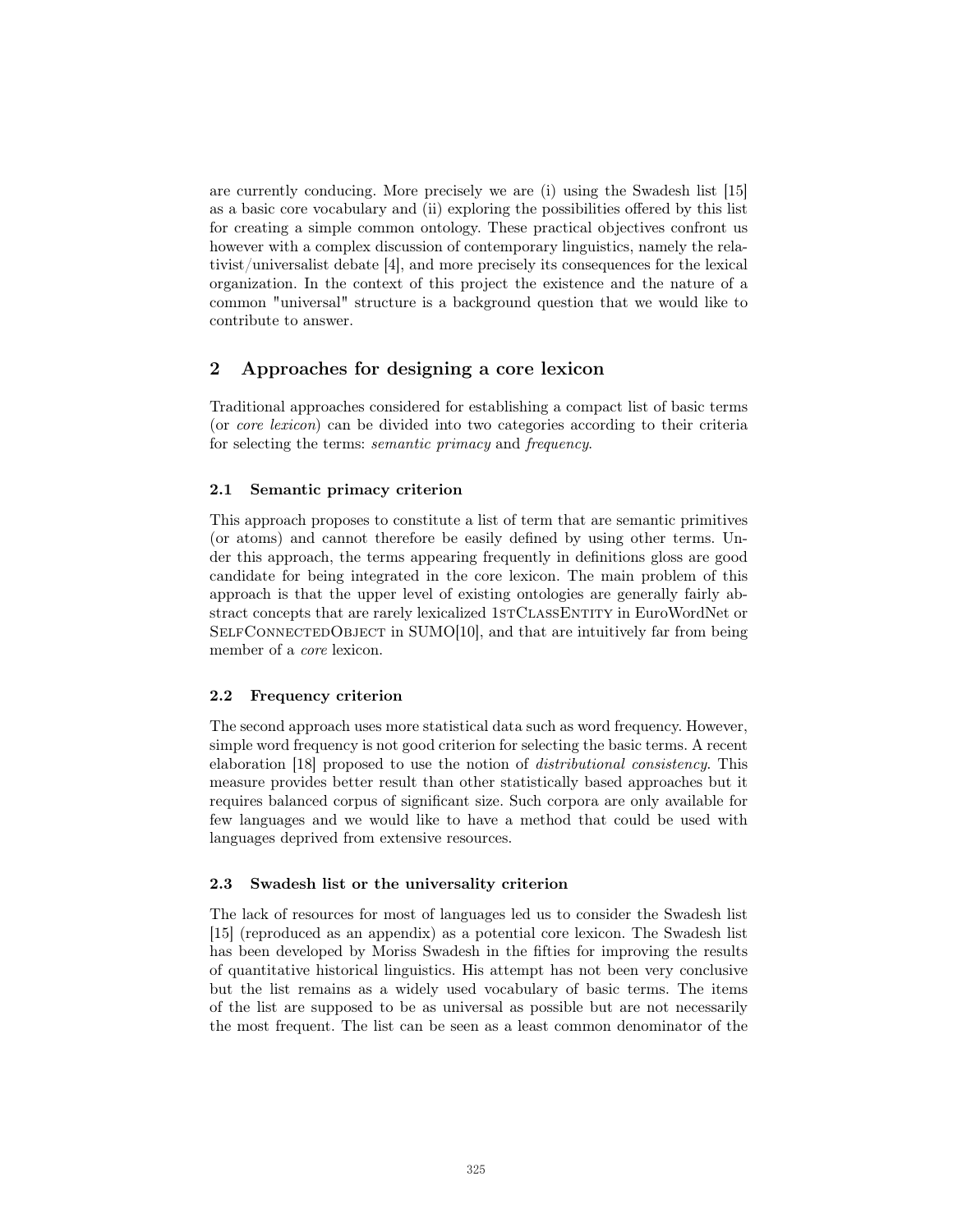vocabulary. It is therefore mainly constituted by terms that embody human direct experience. The list is 207 items long and is composed by the integrality of the 200-item Swadesh first list, plus 7 terms coming from a 100-item list that Swadesh proposed later. This list is available for a great number of languages and its inclusion in the resources being collected in the context of the Rosetta project<sup>2</sup> warrants the quality and the maintenance of the resource. Moreover the Swadesh list items have been selected for their universality. Although quite different from the semantic primacy, this criterion ensure some kind of linguistic primacy that we are interested in.

These characteristics qualify the list has an interesting starting point for building a core lexicon in many different languages and for establishing easily the translation links. However, the methodology for establishing the list (essentially dictated by Swadesh's field work) introduces several issues that we have to deal with:

- Although made of lexical atoms, nothing prevents many other terms to atoms too but discarded simply because of their lack of relevance for lexico-statistic purposes. This issue is specially important because it forbids us, when trying to propose a structure for the list, to posit a stable list of concept. As a consequence, a room for subjective appreciation remains open for introducing new concepts in the list.
- The second issue results also from the initial purpose of the list. To be usable in the set of cultural context Swadesh worked, the list concerns only direct human experience and avoids completely other foundational domains. On the other hand there is a richness for verbs describing human everyday activities in a non-industrialized setting. This point, is however not worrying since the domain of the list is somewhat well-defined and it will be easy to figure out in which direction the list has to be extended for getting closer to a more usable resource for natural language procesing.
- Finally the Swadesh list, by its nature, has been established for spoken language in the context of face-to-face interaction.

## 3 The experiments

#### 3.1 The experiments on Chinese

The Chinese Swadesh list was obtained by consulting with the Academia Sinica Chinese Wordnet group. One or more Chinese Wordnet entry for each item of the list were obtained, and non basic readings were eliminated. Subsequently, we obtain automatically the concept distribution of the items in SUMO taxonomy through SINICABOW,<sup>3</sup> a resource developed at the Academia Sinica which combines the Chinese wordnet, the Princeton WordNet and SUMO.

<sup>2</sup> See http://www.rosettaproject.org/ for more information.

<sup>&</sup>lt;sup>3</sup> See [6] and *http://bow.sinica.edu.tw/* for more information.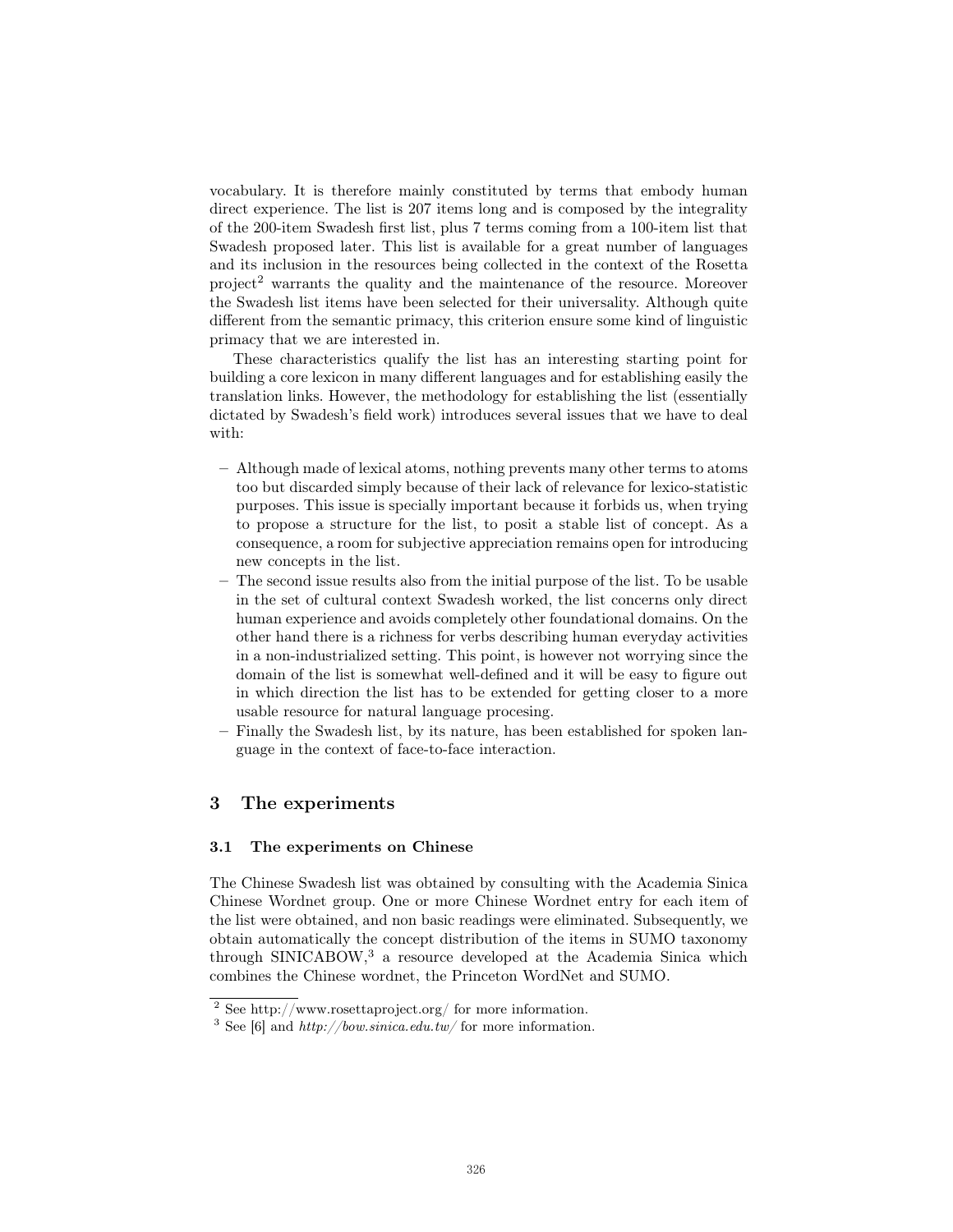#### 3.2 The experiments on English

About the English list we studied three different ways for building a taxonomy out of the simple list:

- A. Really keep the structure as minimal as possible by not adding any further (generalizing) concept in the list.
- B. Keep the structure as minimal a possible but also try to get a reasonable organization from a knowledge representation viewpoint.
- C. Simply align the terms to SUMO ontology.

The options (B) and (C) were performed in two steps: (i) disambiguate the words of the list by mapping them to WordNet synsets and (ii) create the taxonomy either manually (B) or automatically (C). In case of (C) the further mapping to SUMO ontology is immediate thanks to the mapping proposed in [11]. In case of (B) after disambiguating the terms, we proceed, in a bottom-up fashion, by grouping the terms into more general categories while trying to keep the taxonomy as intuitive and minimal as possible.

Our mapping operations have mostly been done semi-automatically under Protégé<sup>4</sup> and more specifically with the help of  $\rm ONTOLING^5$  plug-in. The existing resources we used were WordNet and the Protégé translation of SUMO.<sup>6</sup> The results of the experiences are available in OWL format on this website.<sup>7</sup>

## 4 The problems encountered so far

#### 4.1 Function words

A significant amount of word of the list (28 out of 207) are pronouns, demonstratives, quantifiers, connectives and prepositions. These words do not play a direct role in a taxonomy of the entities of the world. Unsurprisingly, many of them are absent from both WordNet and SUMO (e.g *you*, this, who, and,...). Quantifiers are present in WordNet (in adjectives) but placing them in the taxonomy is a thorny issue. The SUMO-WordNet grouped them mysteriously under the exists concept together with concepts such as living. About prepositions, some are present in WN (e.g in) but some other not (e.g at). In the beginning phase of the project, we simply decided to isolate all these words and to defer the discussion about them for later.

#### 4.2 Ambiguities

The success of the Swadesh list is partly due to its under-specification and to the liberty it gives to compilers of the list. The absence of gloss results in genuine

<sup>&</sup>lt;sup>4</sup> For more information, visit *http://protege.stanford.edu/*<br>
<sup>5</sup> For more information, see [13]

more information, see [13] and visit  $http://ai \label{eq:nonlinear} nlp.info.univoma2.it/software/OntoLing/$ 

 $^6$  Available at  $\it http://ontology.teknowledge.com/$ 

<sup>7</sup> See http://www.sinica.edu.tw/∼prevot/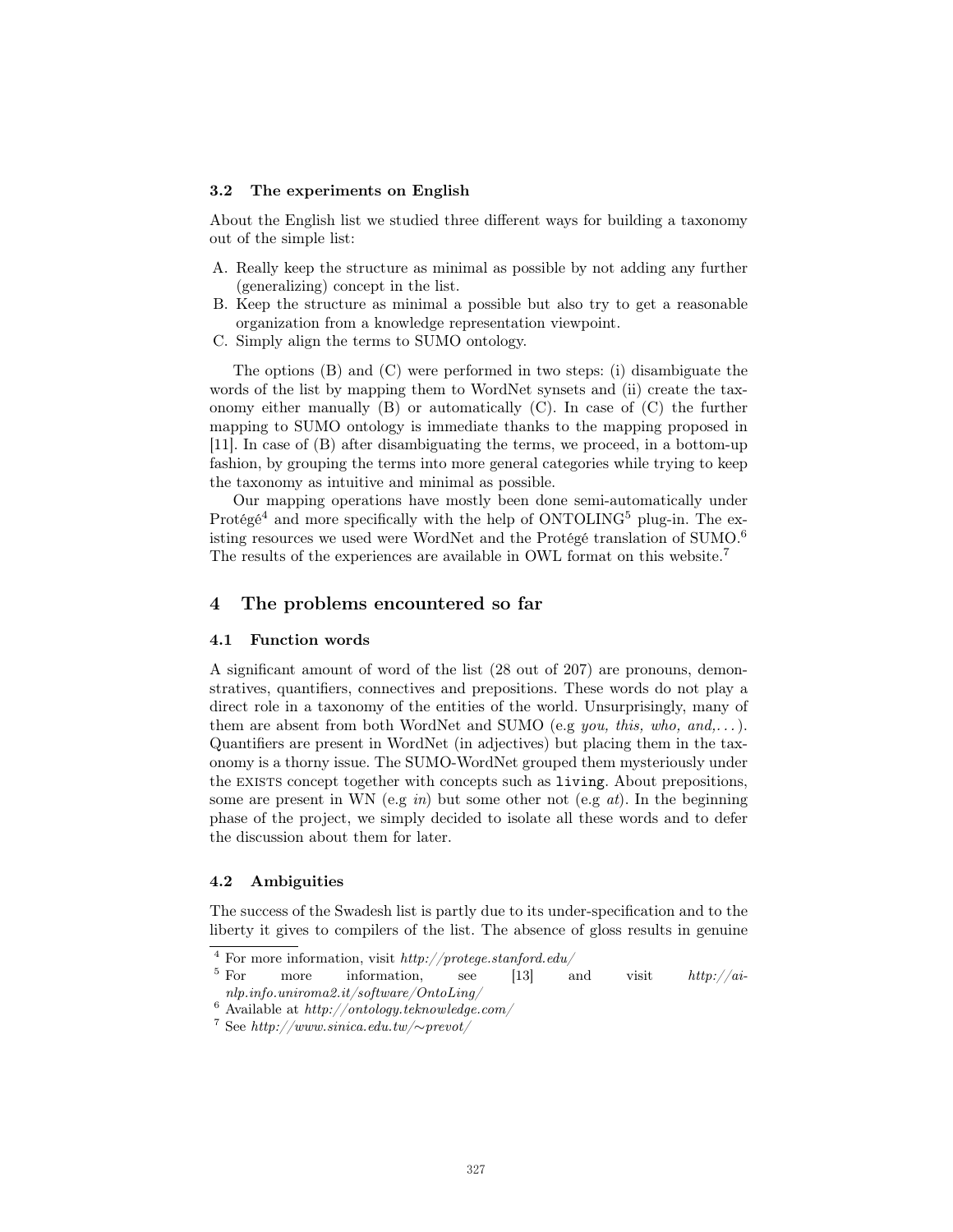ambiguities, although some of them are partially removed through minimal comments added in the list (e.g right (correct), earth (soil)) and the implicit preliminary semantic grouping present in the list. More complex cases include terms like snow or rain that may refer to a meteorological phenomenon or to a substance. In such cases we allowed ourselves to integrate both meanings in the taxonomy (e.g SnowSubstance is-a Substance, SnowFall is-a Phenomenon).

In this precise case, this ambiguity might be resolved by considering the semantic grouping that is sometimes proposed in the list (in this precise case, Snow appear together with sky, wind, ice and smoke). However, more generally speaking, current lexicographic works argued convincingly that they are not such things as word senses in a traditional sense. These senses are convenient lexicographic artifacts that do not resist to deep empirical studies [7]. An alternative way to deal with "word senses" proposed by Kilgariff (but that can be identified also in the FrameNet project) is to consider a sense for a word as a set of occurrences in similar contexts. However such an approach requires annotated corpora of significant size. Our approach deals with languages for which resources are not available.

An idea for representing this polysemy without multiplying the nodes of our resources consist in attaching the polysemous term under several ontological concepts. However as explained in [3], placing in a taxonomy a term under two incompatible concepts results immediately in an inconsistent resource. A way to work around this problem, is to create underspecified polysemous nodes that are related to other categories with other relations than the taxonomic "is-a". The generative lexicon [14] is an illustration of this possibility where the simple taxonomic link is replaced by four different relations (not all allowing for inheritance along the relations).

#### 4.3 Granularity heterogeneity and more general categories

Another class of problems we encounter was the granularity heterogeneity of the list. For example dog and animal are included but they are no species proposed for bird, fish, tree. General categories have been avoided for the initial purpose of the list. We have now to handle this heterogeneity when dealing with taxonomic issues.

Here the methodology chosen (A, B or C) introduces different issues. In the case of A, we actually did not succeed in identifying a structure where the nodes will be lexicalized by the items of the list. At best we get clusters than can be grouped under a general concept though extremely vague relation. For example, sea, lake and river might be grouped under water with option A. But so can be rain, snow, ice or cloud and why not having also wet and drink, swim or even fish. All these terms are associated with water but that do not qualify them for being equally positioned under water in a taxonomy. An on-going extension of WordNet concerns the addition of these loose links between the terms [1]. According to this study, such relations could remain unlabelled. However we consider that a step further could consist in identifying more precisely the nature of these "associations". For example, many of these terms refer to entities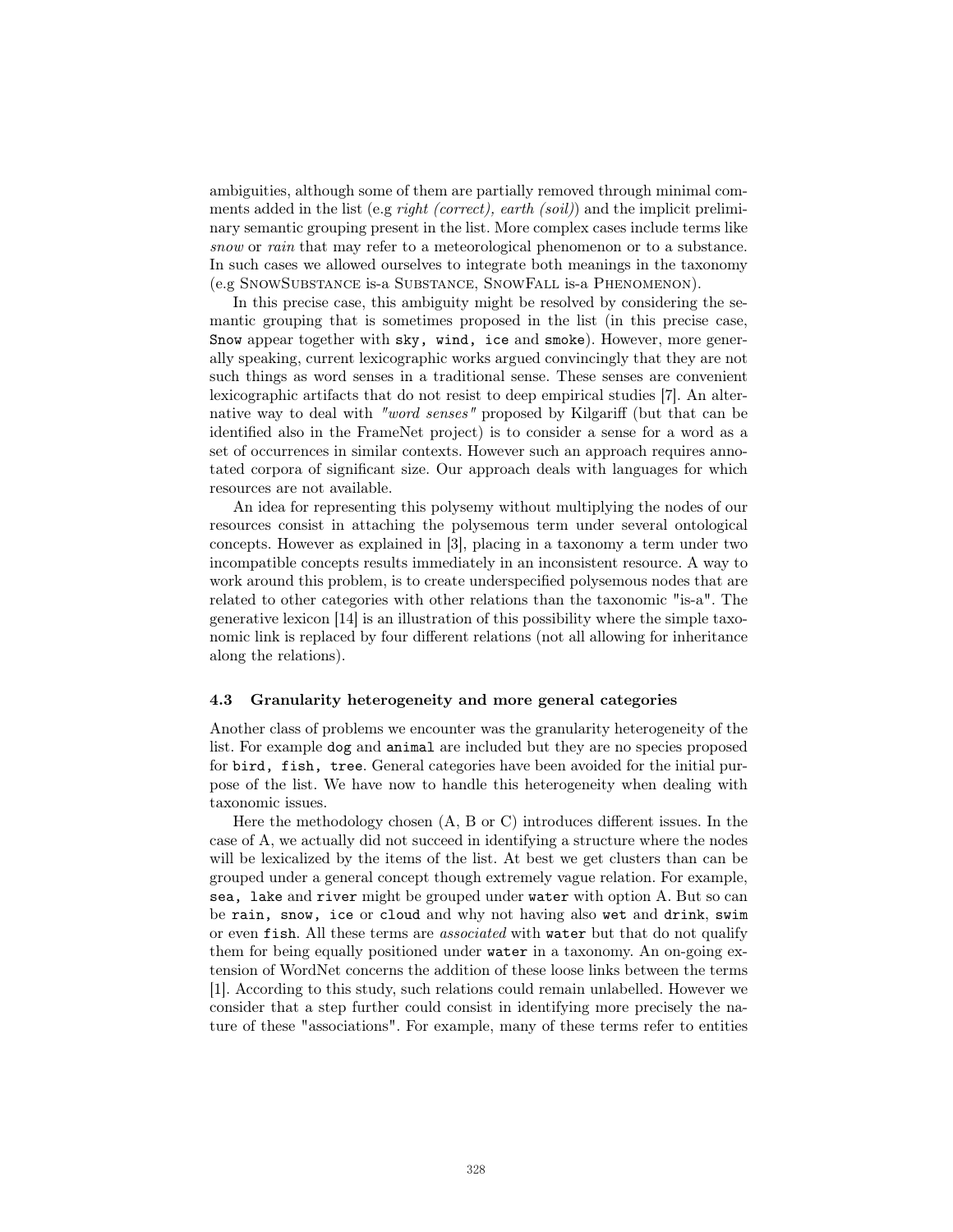constituted-by water, others are physical-state of water or activities involving typically water. But adding these precisely links drive us away from our core vocabulary.

The options B and C actually takes us a step further away by introducing many new categories for disambiguating the terms and for accounting for intermediates levels such as BodyParts, Processes.... These concepts seem necessary for providing some order to the list of words but there are not the basic lexical terms we were thinking of. These more abstract entities, reveal there existence not directly in the lexicon since people do not need to refer to these general entities but more deeply in the language through grammatical constraints for example. Although natural language semantics has shown that semantic categories play a crucial role in all the level of interpretation. These categories, often delineated by syntactic and semantic behavior, do not have to correspond to lexical entries. There is no contradiction for an ontology to be linguistically biased while retaining concepts as nodes and allowing for complex mappings between ontological concepts and lexical items.

#### 4.4 Conceptual discrepancies?

The last issue concerns the discrepancies about the world conceptualization between on one hand direct human experience viewpoint and on the other hand the modern science viewpoint. For example, which relations we will retain in our ontology for terms such as sun, star and moon. There is no such term as satellite in the list and nothing indicates that this concept is relevant for a direct human experience viewpoint. For now, while following the options B and C, we made the less committing choice. In this example we placed all the terms in question under the AstronomicalBody SUMO concept and under SKYOBJECT for our own taxonomy proposal.

Moreover, it is clear that it exists different lexical organization for a given domain. See for example, the division studies of bodyparts in [8] or the one of geographical object in [9]. Closer to our experiment, EuroWordNet team noticed that in Dutch there is no concept for a generic container while in other languages this term was available for being included in the core lexical structure. Finally, see [12] for a discussion of the [5] example of wood, tree and forest in French, German and English. As a conclusion on this topic, the nature of the list and structure we are aiming too is essentially linguistic and do not pretend to say anything about deeper cognitive structure.

This issue highlights again our need to separate the lexical and the ontological level. The fact that a language selected a term does not mean that concepts that did not received similar label are absent. Moreover the permeability between word senses [7] and the robustness of the semantic system allows for an adaptation of the language. In the 'sun' example, there are good chances that a language using sun to refer to the instance only will adapt it easily for more scientific usages.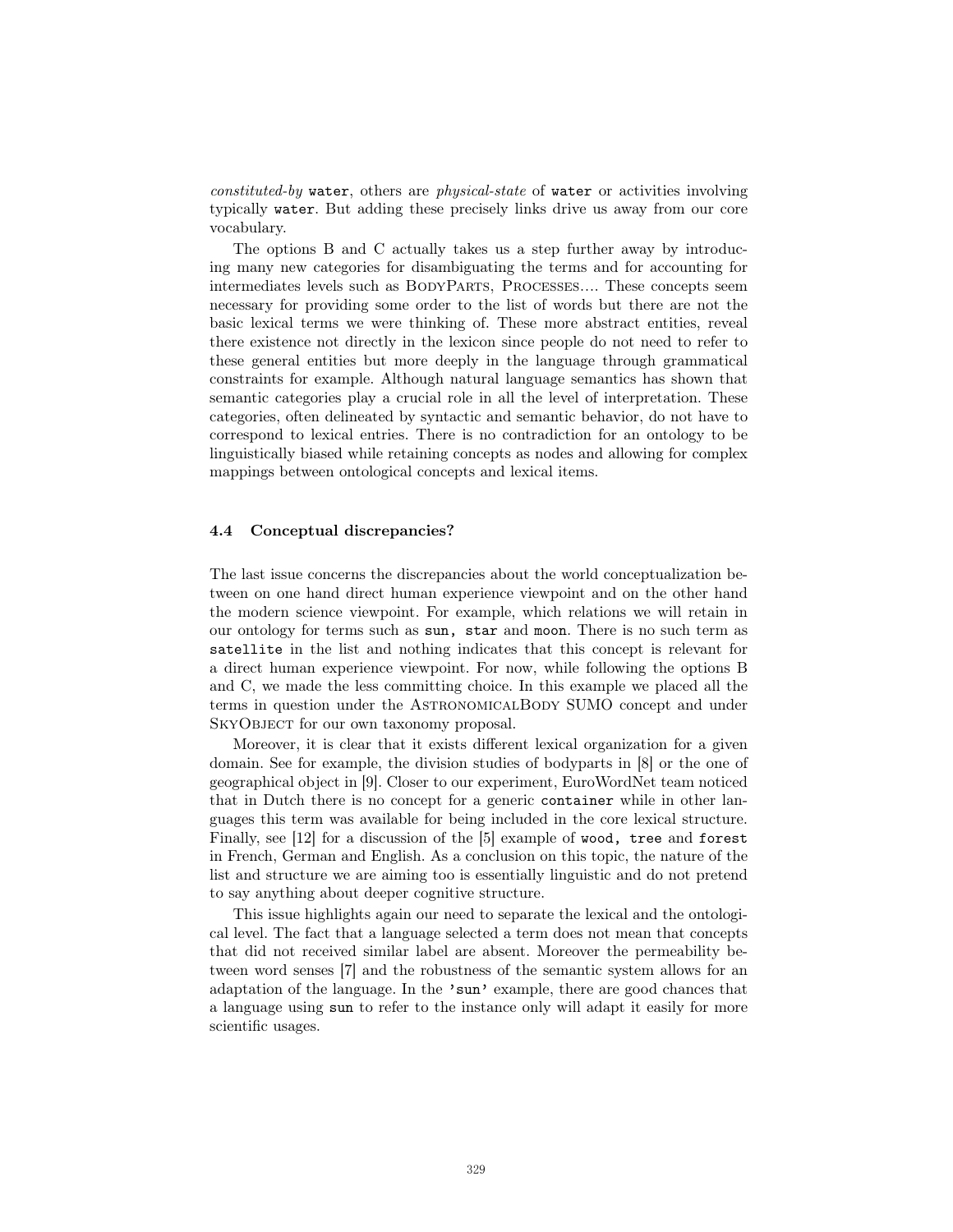# 5 Conclusion and future work

In this paper we investigate the idea of using the Swadesh list as a central resource for developing massively multilingual resources. We identified some limitations for this resource and emphasized the benefits of its usage. More precisely, the Swadesh list can be used as a starting point for developing a linguistic ontology of direct human experience for a great number of languages. Such a resource is useful:

- $-$  (i) per se, for comparing different versions of the different lexical organizations (if there is more than one) and investigate the hypotheses of the relativist/universalist debate.
- (ii) as a first step for constituting a more applicative core lexicon.

About (i), it is clear that more empirical experiments are needed in order to establish the structure underlying the list. An interesting approach could be to start with unlabeled semantic relations as described in [1] and later try to specify these relations according to their semantics.

About (ii), the Swadesh list, being limited to direct human experience and established in a spoken language context, has to be efficiently complemented by basic concepts of foundational domains (such as artefacts) for increasing its interest as a resource for NLP. Another important aspect is the integration of other relations than the taxonomic "is-a" in order to tackle the polysemy issue as described in 4.2

Finally, we are currently working on the alignment of our list with the ones made in other sites (Japan, Thailand, Italy) and other languages (including Cantonese, Bengali and Malaysian).

# References

- 1. Jordan Boyd-Graber, Christiane Fellbaum, Daniel Osherson, and Robert Schapire. Adding dense, weighted connections to wordnet. In Proceedings of the Third International WordNet Conference, 2006.
- 2. C. Fellbaum, editor. WordNet: An Electronic Lexical Database. MIT Press, 1998.
- 3. Nicola Guarino. Some ontological principles for designing upper level lexical resources. In A. Rubio, N. Gallardo, R. Castro, and A. Tejada, editors, Proceedings of First International Conference on Language Resources and Evaluation, pages 527–534. ELRA, 1998.
- 4. J. J. Gumperz and S. C. Levinson. Rethinking Linguistic Relativity. Studies in the social and Cultural Foundations of Language. Cambridge University Press., 1996.
- 5. L. Hjelmslev. Dans quelle mesure les significations des mots peuvent-elles être considérées comme formant une structure? In Proceedings of the 8th International Congress of Linguists, 1958.
- 6. Chu-Ren. Huang, Ru-Yng. Chang, and Shiang-Bin. Lee. Sinica BOW (bilingual ontological wordnet): Integration of bilingual WordNet and SUMO. In 4th International Conference on Language Resources and Evaluation (LREC2004), Lisbon, 2004.